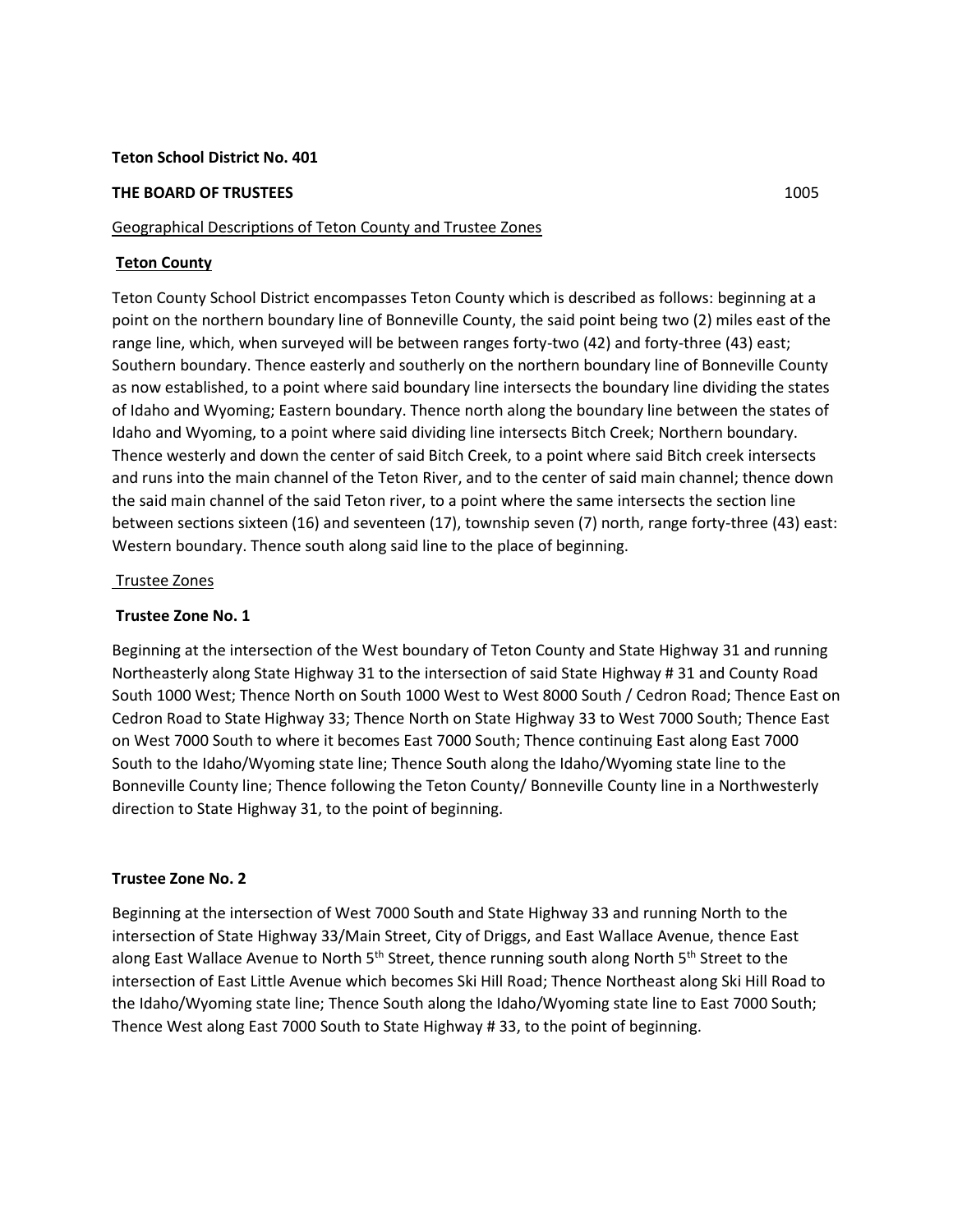### **Trustee Zone No. 3**

Beginning at the intersection of West 9000 South and South 4500 West and running North on South 4500 West to West 4000 South; Thence West on West 4000 South to South 5000 West; Thence North on South 5000 West to West 2250 South; Thence West on West 2250 South to South 5750 West; Thence in a Northwesterly direction along the county road to South 6000 West; Thence North on South 6000 West to Bates Road (County Road "00"); Thence East on the Bates Road to State Highway 33, also known as Main Street, City of Driggs; Thence South on State Highway 33 to West 8000 South Cedron Road; Thence West on West 8000 South Cedron Road (which becomes West 8000 South outside the City of Victor) to South 1000 West; Thence South on South 1000 West to State Highway 31; Thence Southwesterly along State Highway 31 to West 9000 South; Thence West on State Highway 31 and West 9000 South to 4500 West, to the point of beginning.

## **Trustee Zone No. 4**

Beginning at the common corner of Teton County, Bonneville County and Madison County and running North along the Teton/Madison County line to the northern line of Public Land Survey System Township 5 North, Range 43 East of the Boise Meridian; Thence East to the Northeast corner of said Township 5 North; Thence south along the East line of said Township 5 North to where it intersects Packsaddle Lake Road; Thence East along Packsaddle Lake Road to Packsaddle Road; Thence in a Southeasterly direction along Packsaddle Road until it becomes West 4000 North; Thence east along West 4000 North to State Highway 33; Thence South on State Highway 33 to West 2500 North; Thence East on West 2500 North to where it becomes East 2500 North; Thence continuing East along East 2500 North to the Idaho/Wyoming state line; Thence South on the Idaho/Wyoming state line to Ski Hill Road; Thence Southwesterly on Ski Hill Road to where it becomes North 5<sup>th</sup> Street in the City of Driggs; Thence North along North 5<sup>th</sup> East to the intersection of Wallace Avenue, Thence West along Wallace Avenue to the intersection of Wallace Avenue and Main Street, City of Driggs, also State Highway 33, Thence South to the intersection of Main Street, City of Driggs, State Highway 33, and Bates Road**,** Thence West on Bates Road to South 6000 West; Thence South on South 6000 West to Twin Creek Lane; Thence Southeasterly along South 5750 West to West 2250 South; Thence East on West 2250 South to South 5000 West; Thence South on South 5000 West to West 4000 South; Thence East on West 4000 South to South 4500 West; Thence South on South 4500 West to 9000 South; Thence East on West 9000 South to State Highway 31; Thence Southwesterly on State Highway 31 to the Teton County/Bonneville County line; Thence Northwesterly along the Teton County/Bonneville County line to the South line of Township 4 North, Range 43 East of the Boise Meridian; Thence West along the South line of said Township 4 North to the point of beginning.

#### **Trustee Zone No. 5**

Beginning at the intersection of the Idaho/Wyoming State line at North Stateline Road, and East 2500 North**,** and running West on East 2500 North to State Highway 33; Thence North on State Highway 33 to West 4000 North; Thence West on West 4000 North to Packsaddle Road; Thence Northwesterly along